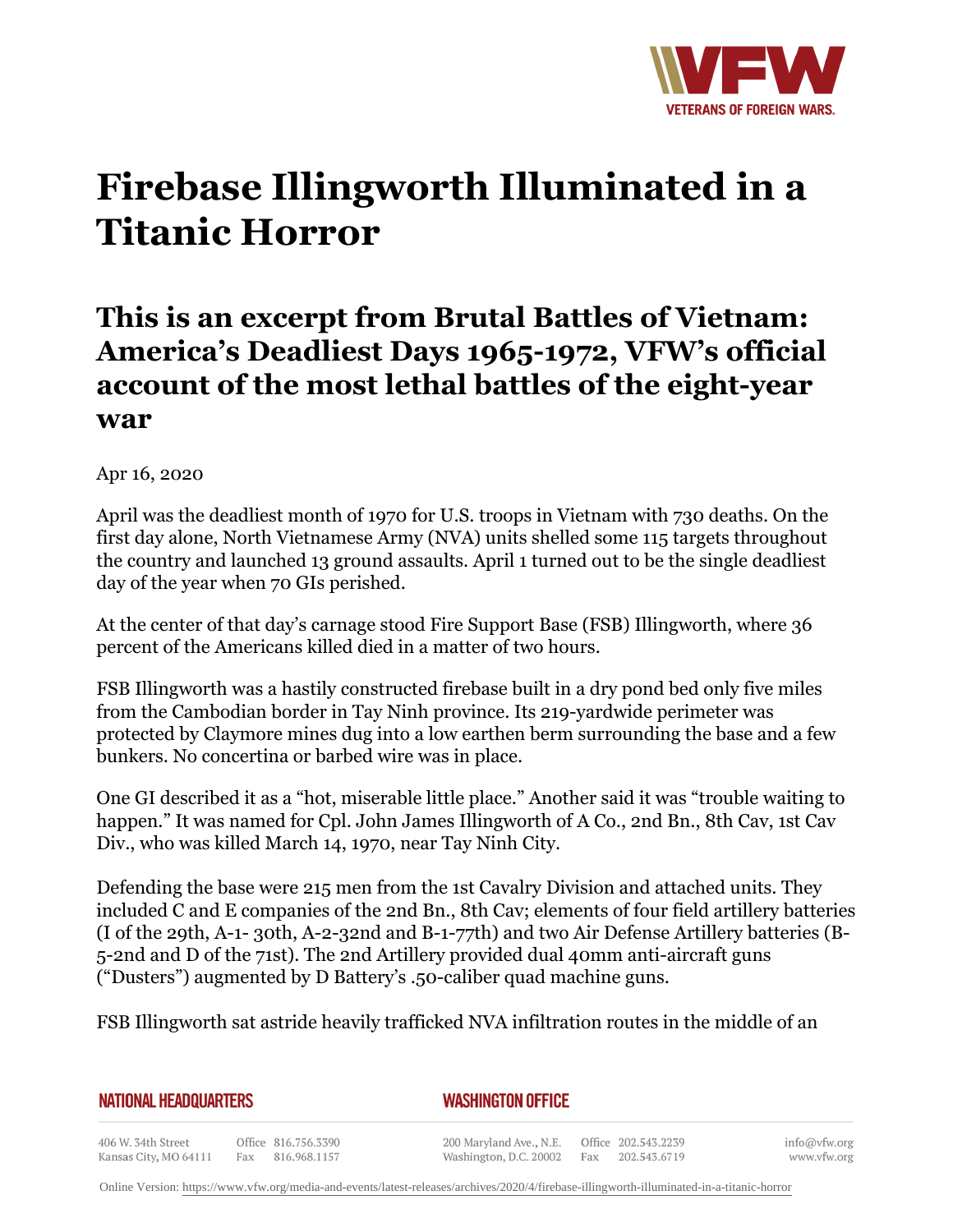area GIs called the Dog's Head. Patrols disrupted Communist movement, and U.S. commanders were certain the NVA would attack. This would reveal their positions, allowing them to be bombed. Several veterans of the battle have used the word "bait" to describe the reason for the location.

"In the afternoon before the attack, we could hear the enemy about a half-mile away in the tree line getting worked up for a fight," said Spec. 4 Ron Curry of A Btry., 1st Bn., 30th FA. "I wondered why we didn't shoot and wipe them out then. We were in enemy territory after all."

Anticipating an assault, Illingworth was reinforced on March 21 with two selfpropelled 8 inch howitzers from A Btry., 2nd Bn., 32nd FA, and tons of ammunition for the big guns.

"From the first day on, we wanted to dig our ammo pits using our 8-inch howitzers as spades," said Ralph Jones of A Battery. "We were ordered not to, thereby allowing the enemy to view our ammo from the jungle line."

The decision to leave the ammo stacked above ground would have devastating consequences for the men at the base in Illingworth.

## **'Almost Imaginary, Like a Movie'**

At 2:18 a.m. on April 1, the first of 300 NVA mortar, rocket and recoilless rifle rounds began exploding in a 20-minute barrage inside Illingworth's perimeter. The 32nd's Fire Direction Center (FDC) took a direct hit, killing three offshift radiomen sleeping nearby. Likewise, the 77th's FDC was hit several times; that unit lost seven KIA.

"I directed over 1,000 rounds of artillery fire plus several air strikes and dozens of gunships," recalled then-Capt. John Ahearn, artillery liaison officer of the 1st Bn., 77th Arty, and fire coordinator for the 2nd Bn., 8th Cav. "Two things in particular stand out in my mind: that everyone was on 100 percent alert thus preventing us from being overrun, and the courage of Cobra helicopter pilot Capt. Joe Hogg, who made possible communication from Illingworth during the desperate times of the battle."

Immediately thereafter, some 400 soldiers from the 272nd Main Force Regiment of the 9th VC/NVA Division charged the wire in a full frontal assault. They emerged like "ghosts through a mist," as a GI who was among only 77 infantrymen on the perimeter recalled.

"The dust was so dense you couldn't see 55 yards in front of you," said Sgt. Keith McKissick of Gun Sec. 241, 3rd Plt., I Btry., 29th FA, who earned a Silver Star. Still, combat was so close that the enemy was clearly visible. "Very rarely do you see the man who is trying to kill you," McKissick explained.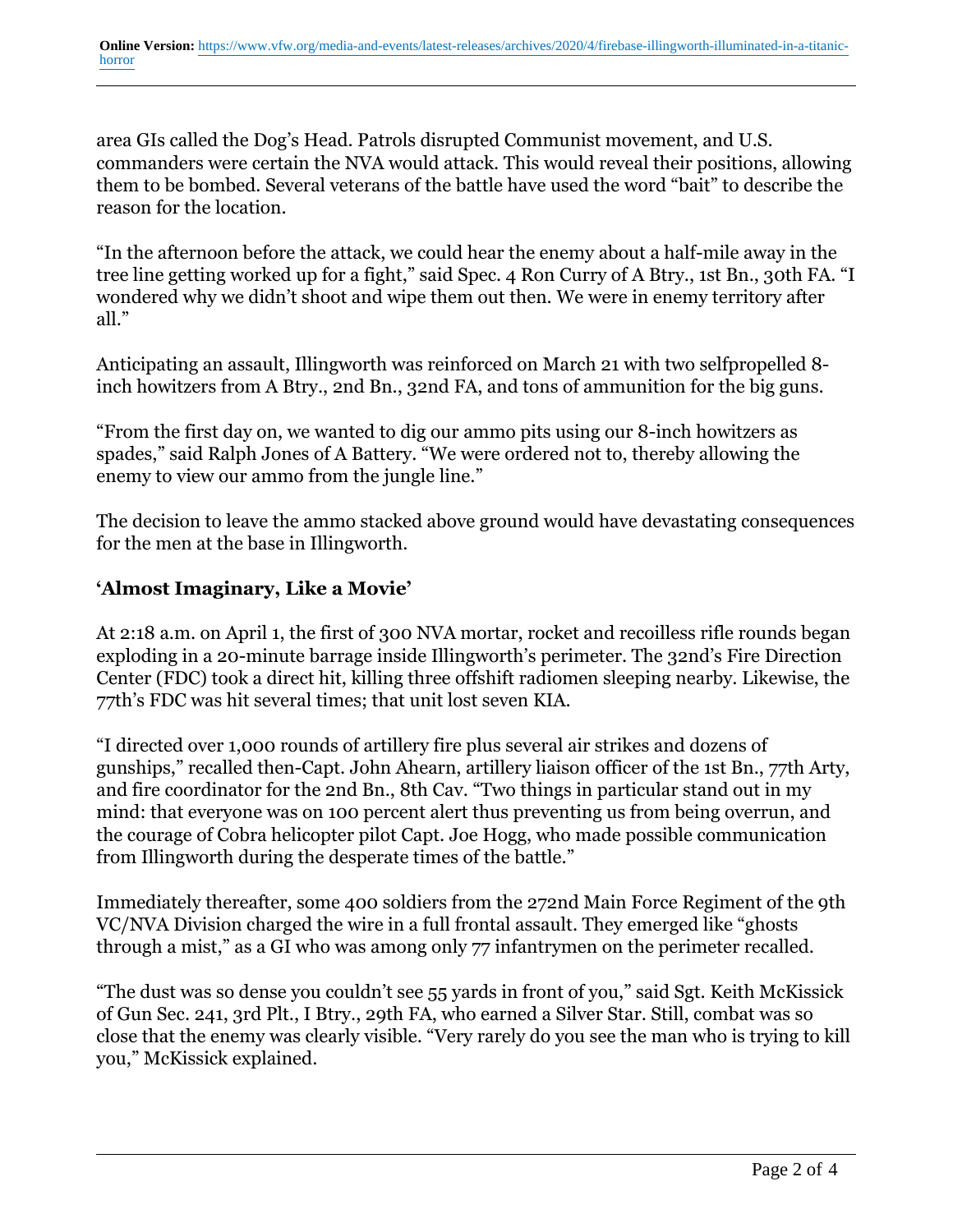As the first wave of communists rushed the earthen wall, Spec. 4 Peter Lemon of Recon Plt., E Co., 2nd Bn., 8th Cav, moved to assist M-60 machine gunner Lou Vaca at the berm. The thick dust, Lemon says, caused Vaca's gun to jam and also obscured the onrushing NVA troops until they were only 50 feet from the Americans.

"They were 40 or 50 across, wave after wave of them," said Lemon. "It was almost imaginary, like a movie, with all the dust and the flares."

Lemon was able to kill five NVA with his M-16 until it, too, malfunctioned. He then began throwing grenades at the attackers. Meanwhile, he says Vaca, who was trying to repair the machine gun, was shot three times in the stomach. Lemon describes the 18-20 men of Recon Platoon as "professional soldiers" who kept their nerve during the chaos.

"We knew we were going to get hit, and as they were coming at us, we were blowing off a lot of the Claymores," said the Medal of Honor recipient. "We were pretty calm. But I equate it to a prizefight. By the time the 10th round comes around and your opponent is still swinging, you say to yourself, 'This guy is pretty tough.' "

Lemon killed four more NVA advancing on the machine-gun position and then carried Vaca to the battalion aid station. Lemon was wounded a second time returning to Vaca's machine gun, where he found a group of NVA attempting to turn the gun on the Americans.

He drove them off with more grenades and killed an NVA soldier at the gun. Lemon repaired it and "placed effective fire upon the enemy," according to his Medal of Honor citation. Wounded a third time, he eventually collapsed from his wounds and exhaustion.

Two of Lemon's fellow E Company soldiers earned posthumous Distinguished Service Crosses during the firefight. Spec. 4 Casey O. Waller and Spec. 4 Brent Anthony Street tossed hand grenades at the enemy after their weapons jammed because of the overwhelming dust.

Both Street and Waller refused to withdraw when their grenade supply ran out and they resorted to hand-to-hand combat. Waller was killed by exploding ammunition and Street was eventually killed by a mortar round.

George Hobson, CO of Charlie Company, recalled the role of Silver Star recipient 1st Lt. Gregory Peters. "We were quite alone behind one of the 8-inch howitzers while directing our combined efforts," he said. "When he lost his rifle, I gave him mine, and started throwing grenades while he used the rifle."

### **'The Earth Seemed to Fail Us'**